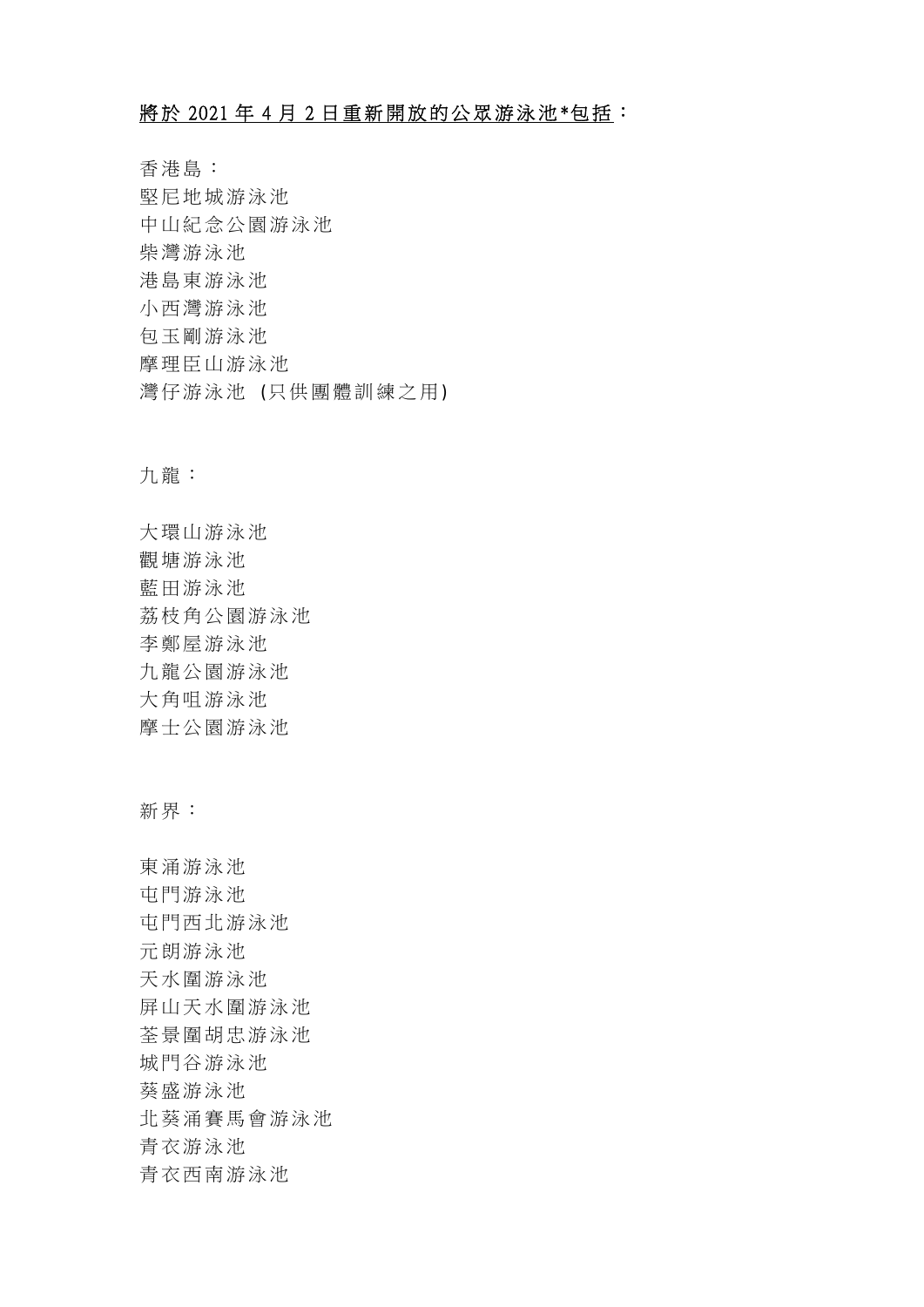粉嶺游泳池 大埔游泳池 沙田賽馬會游泳池 顯田游泳池 馬鞍山游泳池 將軍澳游泳池 西貢游泳池

\*各游泳池開放的設施詳情請參閱場地的最新公布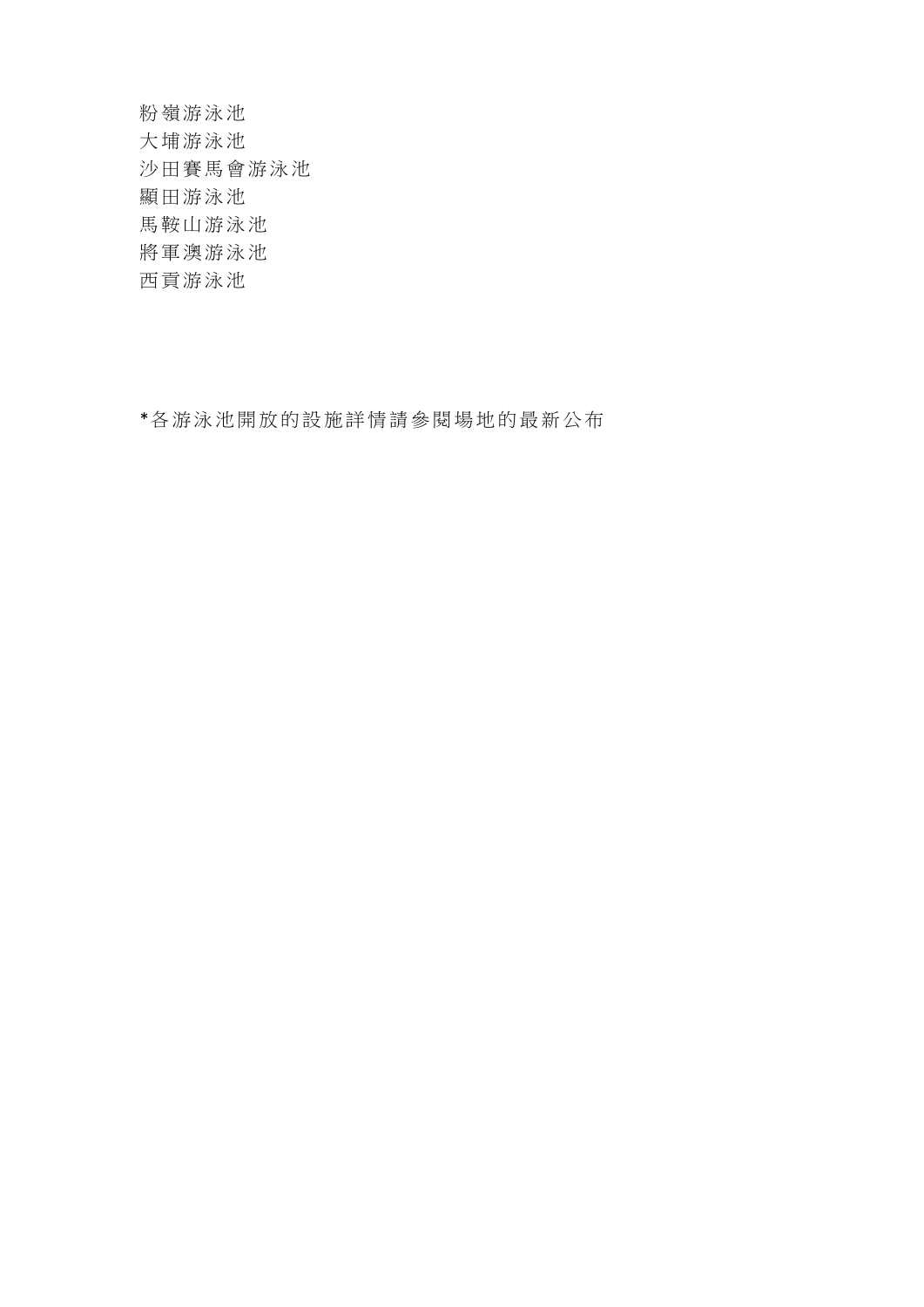## **List of public swimming pools\* to be reopened on April 2, 2021:**

Hong Kong Island:

Kennedy Town Swimming Pool Sun Yat Sen Memorial Park Swimming Pool Chai Wan Swimming Pool Island East Swimming Pool Siu Sai Wan Swimming Pool Pao Yue Kong Swimming Pool Morrison Hill Swimming Pool Wan Chai Swimming Pool (only for group training purpose)

Kowloon:

Tai Wan Shan Swimming Pool Kwun Tong Swimming Pool Lam Tin Swimming Pool Lai Chi Kok Park Swimming Pool Lei Cheng Uk Swimming Pool Kowloon Park Swimming Pool Tai Kok Tsui Swimming Pool Morse Park Swimming Pool

New Territories:

Tung Chung Swimming Pool Tuen Mun Swimming Pool Tuen Mun North West Swimming Pool Yuen Long Swimming Pool Tin Shui Wai Swimming Pool Ping Shan Tin Shui Wai Swimming Pool Tsuen King Circuit Wu Chung Swimming Pool Shing Mun Valley Swimming Pool Kwai Shing Swimming Pool North Kwai Chung Jockey Club Swimming Pool Tsing Yi Swimming Pool